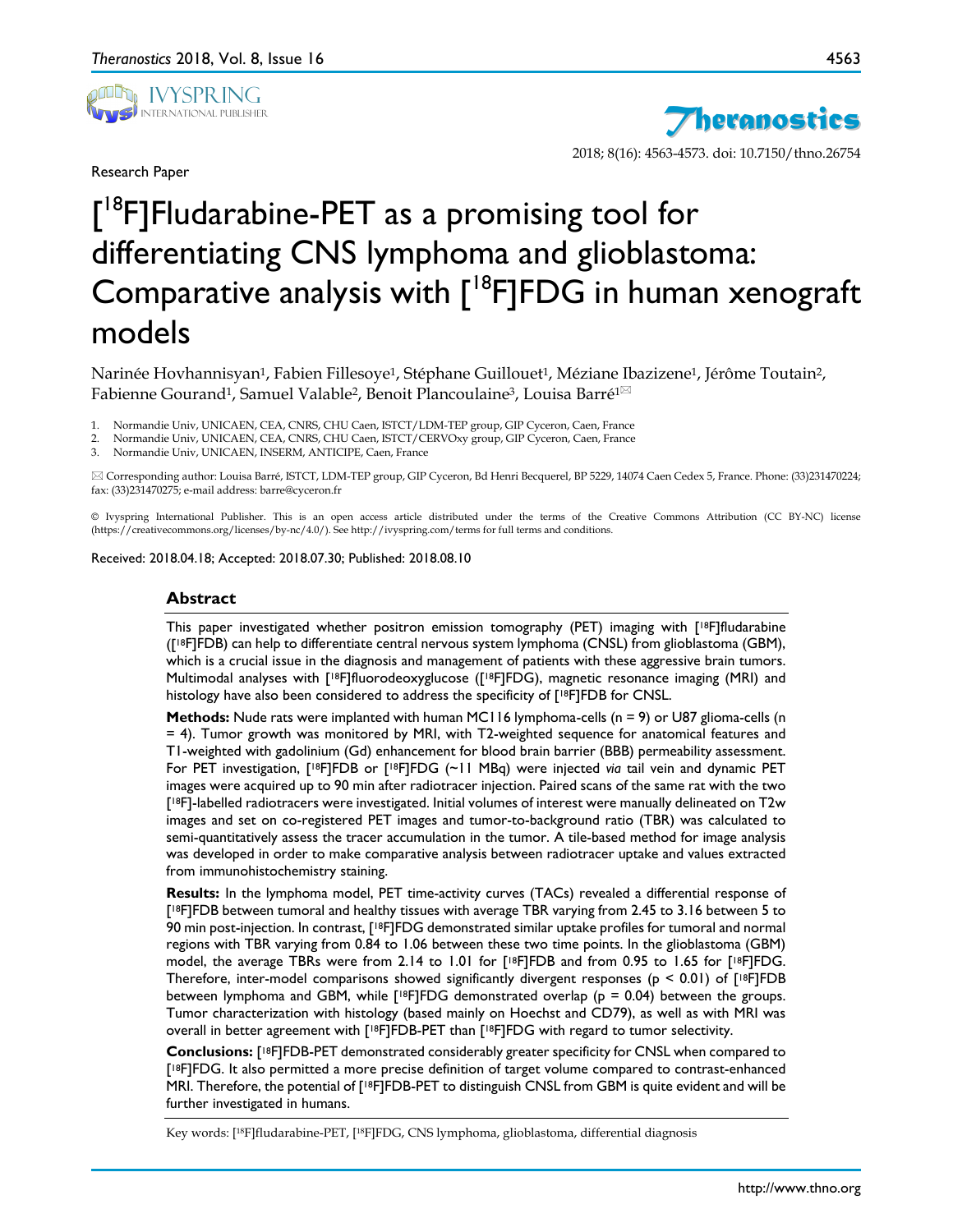# **Introduction**

Primary CNSL is a rare type of non-Hodgkin lymphoma that accounts for 3-5% of all brain tumors [1]. Primary CNSL presents both single or multifocal lesions and its most frequent pathological type is diffuse large B-cell lymphoma (DLBCL) [2]. It is an aggressive disease; thus, early diagnosis is crucial. MRI with contrast agent injection is mandatory for an initial evaluation because of its high soft-tissue resolution and contrast; if MRI is contraindicated, then contrast-enhanced computed tomography (CT) can be performed [3]. However, a major issue is to distinguish CNSL from other brain lesions, particularly from high grade gliomas, which are the most common primary brain tumors and often display similar aspects to that of CNSL on contrast-enhanced CT and MRI [4-6]. Chemotherapy and/or radiation therapy is the treatment of choice for CNSL [2], whereas for GBM, surgical resection is the primary solution before treatment, thus the importance of accurate differentiation of tumors. The diagnosis of CNSL still requires histopathological confirmation before therapeutic decision-making. However, the infiltrative and multifocal nature of the disease may make the biopsy procedure unfeasible when lesions are inaccessible or adjacent to critical brain structures [2,3]. Although contrast-enhanced MRI is the modality of choice, negative findings, as well as underestimation of tumor burden are well known outcomes [4,7,8].

In contrast to anatomical imaging, PET modality permits the detection of abnormal metabolic areas and to image tumor heterogeneity [9]. In general, the bulk of the literature concerns the use of [18F]FDG, which is the most extensively used tracer for PET imaging of brain tumors [10]. Although [18F]FDG-PET imaging provides high specificity and sensitivity in several types of cancer and was reported as a valuable approach for differentiation between brain tumors [11,12], it is important to recognize that  $[18F]FDG$  is not a specific radiotracer for imaging malignant disease. A number of factors can affect the [18F]FDG uptake and may explain the causes of false-positive and false-negative imaging data. Indeed, increased [18F]FDG uptake indicates increased glucose consumption and it is taken up by a wide range of brain malignancies and inflammatory disorders. Non-tumor-related uptake of [18F]FDG is frequently identified in post-surgery inflammatory sites [13], as well as in inflammatory conditions after therapy [14]. Moreover, [18F]FDG-PET was reported useless particularly for diagnosis of disseminated, hemorrhagic or non-enhancing CNSL regarded as atypical findings [15]. To circumvent these limitations, several amino acid analogues are

proposed in order to characterize the tumor biology more appropriately. The role of [<sup>11</sup>C]methionine (MET), in distinguishing CNSL and GBM is, however, unclear despite its results equal to or more accurate than those of [18F]FDG [16–19]. Several clinical trials refer to [18F]fluoroethyltyrosine ([18F]FET), [18F]fluorothymidine ([18F]FLT) and [18F]fluorodopa ([18F]FDOPA) to assess the diagnosis of patients for whom brain tumors are suspected [20–22]. These radiotracers are suggested to be more precise in determining the extent of disease, facilitating biopsy guidance and surgery. To our knowledge, no studies have been conducted to date in patients with CNSL to test the performance of 18F-amino acid- *vs* [18F]FDG-PET. Therefore, pretreatment differentiation between CNSL and GBM remains a challenge for non-invasive imaging techniques and needs multimodal imaging for reliable differential diagnosis.

[18F]Fludarabine ([18F]FDB), a PET-radiotracer version of fludarabine drug, is a radiolabeled adenine nucleoside analogue that was reported as a valuable tool for imaging lymphoma. This probe is a substrate for the equilibrative nucleoside transporters, ENT1 and ENT2. After transport into the cell and initial phosphorylation by deoxycytidine kinase (dCK), an enzyme expressed at relatively high levels in lymphoid malignancies, [18F]fludarabine is trapped [23,24]. Indeed, similar to dCK-specific probes such as 2'-deoxy-2'-[18F]fluoro-β-D-arabinofuranosylcytosine ([18F]FAC) and [18F]clofarabine ([18F]CFA) [25], [18F]fludarabine targets the lymphoid cells *a priori* due to the increased levels of dCK [26]. [18F]FAC or [18F]CFA showed higher affinity for T-cells, and were considered pertinent for surveilling immune cell infiltration in tumors [27,28]. Being a PET-tracer version of fludarabine drug, which is highly effective for B-cell malignancies [29], [18F]fludarabine uptake should well be elevated for B-lymphoproliferative disorders.

The specificity of this radiotracer has been studied in several lymphoma models (follicular RL7, DOHH2; multiple myeloma RPMI-8226) and under various conditions such as cancerous tissue following therapy and inflammation [30–33]. In summary, the radiotracer demonstrated specific uptake in explored xenograft models of human lymphomas, marked contrast between tumoral and normal tissues, and no uptake in normal brain tissue or in cardiac muscle. Moreover, its consumption level in inflammatory tissue was negligible compared to [18F]FDG [34]. We assumed that this tracer may allow a correct surveillance of lymphoma, enabling the detection of residual cancerous tissues with differentiation of tumoral and inflammatory masses. The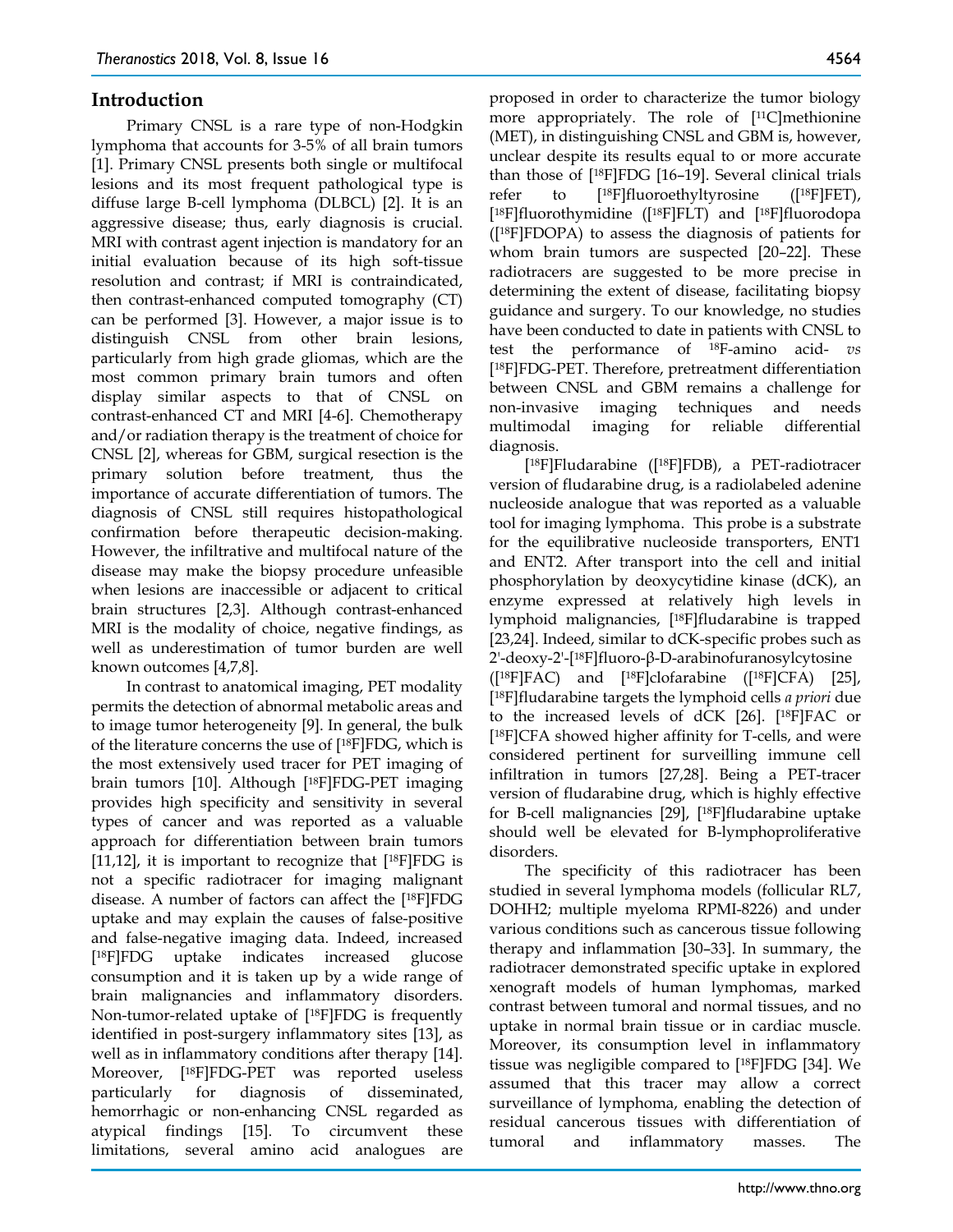first-in-human study in two types of lymphoid malignancies (DLBCL and chronic lymphocytic leukemia) has consolidated the great potential of this innovative tool for extra-cerebral lymphoma imaging [35].

The purpose of this preclinical study was to investigate whether [18F]FDB-PET can help to differentiate between CNSL and GBM in murine models relevant to the human diseases, considering also multimodal analyses with [18F]FDG, MRI and histology involving quantitative characterization of tumors.

# **Methods**

## **Ethics of experimentation and committee approval**

Experiments were conducted in accordance with the recommendations of the European commission (2010/63/EU) and the French national committee for the care and the use of laboratory animals. Experiments were approved by the regional committee on animal ethics (#2758). Rats were housed under constant environmental conditions with 12/12h light-dark cycles (ONCOModels/Centre Universitaire de Ressources Biologiques (CURB), approval n°A14118015) according to ARRIVE guidelines [36] and γ-irradiated chow/water were provided *ad libitum.* Rats were maintained under isoflurane anesthesia (induction 5%, maintenance 2%, with 70% N2O/30% O2; Minerve system, Bioscan) throughout experimentations including imaging procedures. Body temperature was maintained at 37.5 °C by a rectal probe connected to an electric blanket, or using a feedback-controlled system (Minerve, Bioscan) integrated in the animal bed during the imaging sessions.

#### **Cell culture and animal model**

Human MC116 cells (B-cell lymphoma; ATCC, CRL-1649) were cultured in suspension in RPMI-1640 supplemented with 20% fetal bovine serum, 2 mM L-glutamine and antibiotics. Human U87-MG cells (malignant glioma; ATCC, HTB-14) were grown in Dulbecco's modified Eagle's medium with 1 g/L of glucose supplemented with 2 mM L-glutamine and 10% fetal calf serum. Cells were harvested and counted (viability > 80%) immediately before intracerebral implantation. Nude rats (8-10 weeks old,  $200 \pm 16$  g body weight) were placed on a stereotactic head holder, and a scalp incision was performed along the sagittal suture. A 1 mm diameter burr hole was drilled in the skull, 3 mm lateral to the bregma [37]. MC116 cells (1.5×106 cells in 15 µL of phosphate-buffered saline (PBS), at 1 µL/min flow rate) or U87-MG cells  $(5 \times 10^4 \text{ cells in } 3 \mu \text{L of } 2 \text{ mM})$ glutamine/PBS, at  $1 \mu L/min$  flow rate) were injected in the right caudate-putamen at a depth of 6 mm. The needle was removed slowly 5 min after the end of the injection and the skin was sutured before the animal was awaken. For the lymphoma model, rats were intraperitoneally injected with cyclophosphamide treatment (100 mg/kg, Sigma-Aldrich) 24 h before and 2 weeks after MC116 cell inoculation to improve the consistency of tumor growth [38]. Additionally, two sham-operated rats were investigated by injection of physiological saline. The animals were examined daily for 2 to 3 weeks for behavioral signs of pain and were sacrificed with onset of suffering signs or weight loss of more than 20%.

#### **Imaging sessions**

In the CNSL model (n=9), the tumor growth was assessed by MRI at days 7, 13 and 20 (**Figure 1A**). For the GBM model (n=4), the tumor growth was



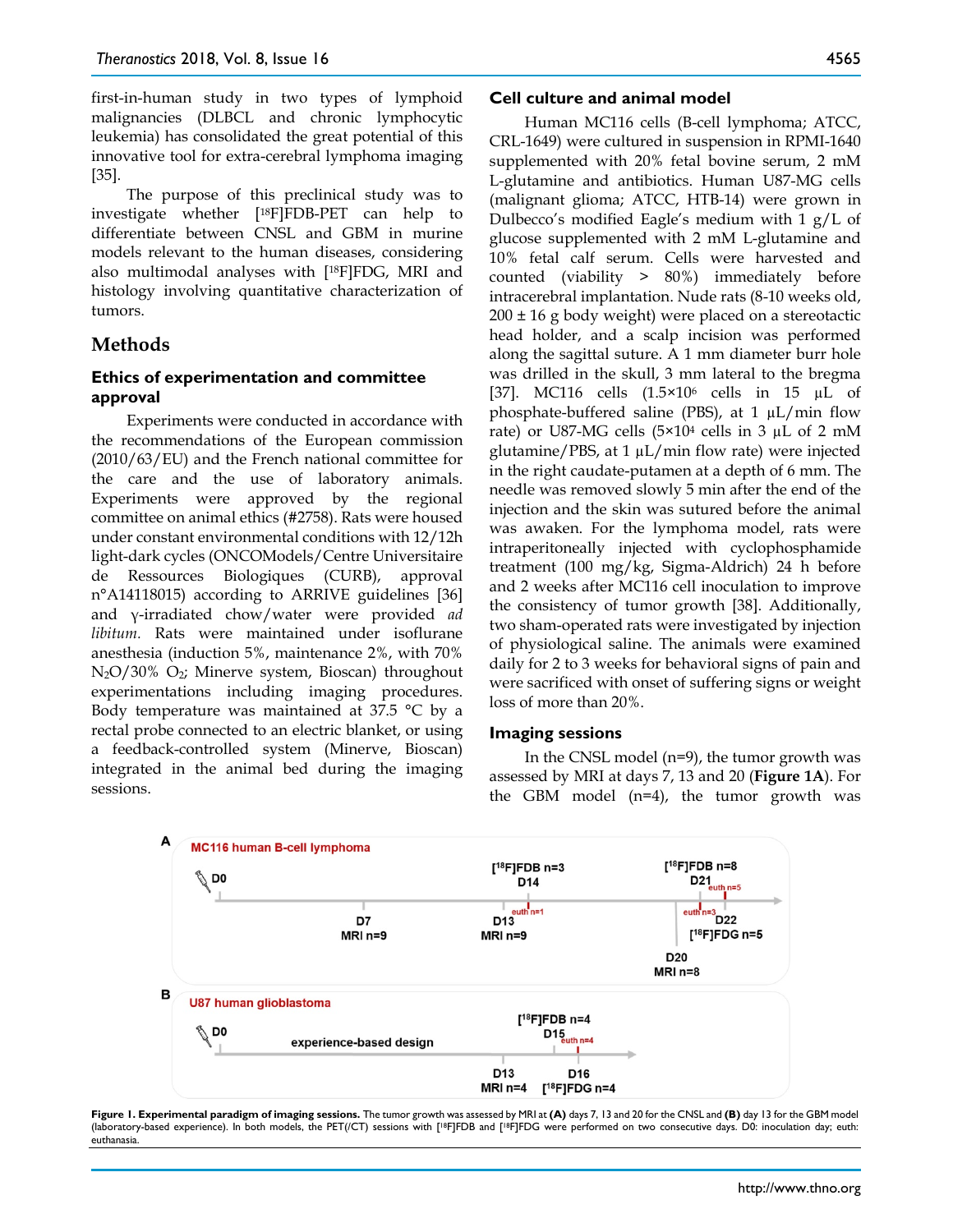previously described [37] and experience-based information was provided for this study; therefore, the MRI was performed only once (day 13) (**Figure 1B**). The PET(/CT) sessions with [18F]FDB and [18F]FDG were performed on two consecutive days, respectively, both in lymphoma (days 21 and 22) and GBM (days 15 and 16) models.

Of note: 3/9 CNSL rats were first imaged with [18F]FDB-PET at day 14, where 1 rat was sacrificed for brain ex-vivo autoradiography. Another 3/8 rats were sacrificed after [18F]FDB-PET scan at day 21, due to ethical reasons. The additional two sham-operated rats were imaged with [18F]FDB-PET at day 21.

#### **Magnetic resonance imaging**

MRI examinations were performed on a 7 T horizontal magnet (Pharmascan, Bruker, Germany). A cross coil (volume/surface) configuration was used. After scout imaging, an anatomical exploration of the brain was performed using a T2-weighted sequence (RARE: rapid acquisition with refocused echoes, referred as T2w) where the following parameters were applied: acceleration factor = 8, TR/TE (repetition time/echo time) =  $5000/62.5$  ms, number of experiments (NEX) = 1, number of contiguous slices = 20, resolution of  $0.15 \times 0.15 \times 0.75$  mm<sup>3</sup>, acquisition time = 2 min. Dynamic T1-weighted sequence (FLASH: fast low angle shot, referred as T1w-Gd) was used for the investigation of BBB permeability. A catheter (BD Insyte-N Autoguard, Becton Dickinson, USA) was inserted through the skin into the caudal vein for the injection of the gadolinium (Gd) contrast agent. The sequence was acquired prior to, during and after the intravenous injection of Gd (Dotarem, 200 µmol/kg, Guerbet) and the following parameters were applied: number of repetitions = 15,  $TR/TE = 100/4$  ms, flip angle = 30°, number of contiguous slices = 10, resolution of  $0.2 \times 0.2 \times 1.0$  $mm<sup>3</sup>$ , acquisition time/repetition = 19.2 s.

# **Positron emission tomography/computed tomography**

Images were acquired on a microPET/CT scanner (Inveon, Siemens, USA). A Minerve imaging chamber was used for reproducible positioning of rats. The CT scan was performed for PET attenuation correction and for multimodal co-registration. Default settings of attenuation correction scan were applied (x-ray tube setup =  $80 \text{ keV}$  and  $500 \text{ mA}$ , acquisition time = 5 min) and the data were reconstructed into  $0.022 \times 0.022 \times 0.022$  mm<sup>3</sup> resolution images.

[18F]FDB (11.32 ± 0.74 MBq, in-house radiosynthesis [30]) or [<sup>18</sup>F]FDG (11.49  $\pm$  0.59 MBq, purchased from Cyclopharma S.A) were injected *via* the caudal vein. Simultaneous injection of radiotracer

and initiation of PET acquisition were performed to obtain TACs for 90 min (n=5 for CNSL and n=4 for GBM models). Based on the TAC profiles, static scans were acquired 40-60 min post-injection for the rest of the animals. PET scans were performed in list-mode with default acquisition settings (coincidence timing window =  $3.4$  ns, energy window =  $350-650$  keV). All data corrections were applied and images were reconstructed with iterative OSEM3D/MAP algorithm [39] (iterations = 18, requested resolution = 2.26 mm, uniform variance, fastMAP) into 0.776 ×  $0.776 \times 0.796$  mm<sup>3</sup> resolution images.

## **Immunohistochemistry**

After the last PET scan, CNSL rats were transcardially perfused with phosphate buffer (0.2 M, pH 7.4) followed by 4% paraformaldehyde (PFA, Sigma-Aldrich). The excised brains were placed in a 4% PFA solution at 4 °C for several days. Fixed brains were then cryoprotected by immersion in a 30% sucrose solution during 72 h, then cut with a freezing microtome (HM-450, Microm international GmbH, Germany) in 30  $\mu$ m-thick coronal slices with a 750  $\mu$ m inter-slice distance equal to the T2w-MRI axial resolution. Histological slides were kept at -20 °C in a cryoprotectant mixture (30% glycerol, 20% ethylene glycol and 50% PBS). For immunolabeling, after blocking the non-specific binding (0.5% Triton, 0.1% Tween and 3% bovine serum albumin (BSA) in PBS for 2 h at room temperature), slices were incubated overnight with primary CD79 antibody (rabbit anti-human CD79b, 0.1 µg/mL, Abcam; for characterization of lymphoid B-cells) and RECA antibody (mouse anti-rat RECA-1 HIS52, 10 μg/mL, Bio-Rad; to stain the tumor vasculature) or CD68 antibody (mouse anti-rat CD68 ED1, 2.5 µg/mL, Bio-Rad; to stain inflammatory cells) with 0.5% Triton, 0.1% Tween and 1% BSA in PBS at 4 °C, followed by incubation at room temperature for 1 h with fluorophore-labeled secondary antibodies—donkey anti-rabbit IgG (conjugated with Alexa-Fluor 488, 10 µg/mL, Invitrogen) and donkey anti-mouse IgG (conjugated with Alexa 555, 10 μg/mL, Invitrogen)—with the cell nuclei counterstained with Hoechst (33342, 10 µg/mL, Sigma-Aldrich). High resolution and x100 magnification histological images were acquired using an inverted Leica DMi8 fluorescence microscope (Leica Microsystems CMS GmbH, Germany), generating paired data from Hoechst, CD79, RECA and CD68 stainings. These virtual slices were then pre-processed with ImageJ 1.51 software (http://imagej.nih.gov/ij/) for brain section orientation, cropping and artifact exclusion (note: the stained images with severe artifacts were not selected in this study). The resulted images were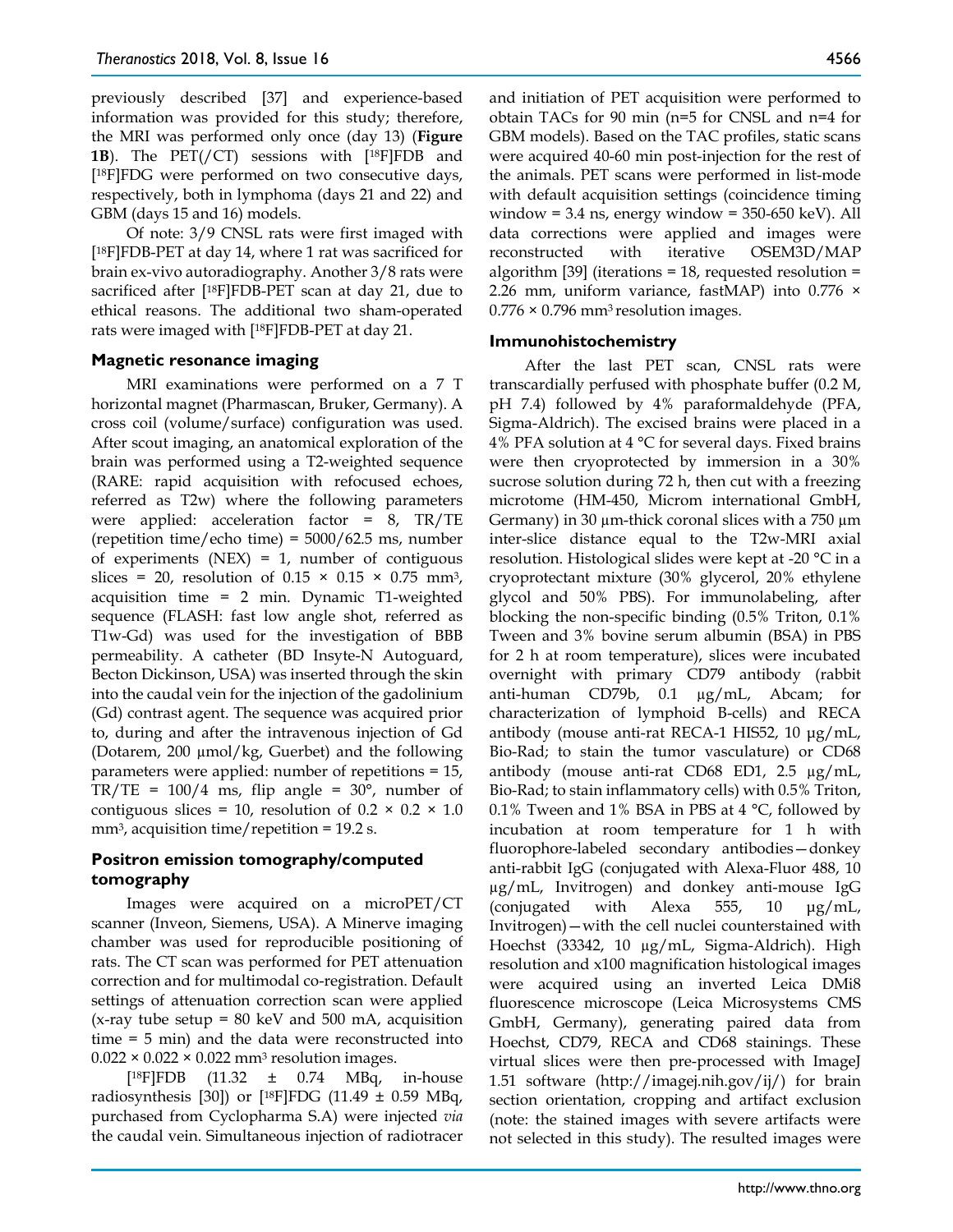then saved in *tiff* file format with  $0.65 \times 0.65$   $\mu$ m<sup>2</sup> final resolution. The histological characterization of the GBM model is available elsewhere [40].

### **Ex-vivo autoradiography**

One rat was sacrificed at day 14 (**Figure 1A**) and the excised brain was frozen by immersion in -40 °C isopentane (Sigma-Aldrich) and embedded in optimal-cutting-temperature compound (Tissue-Tek). The frozen samples were sectioned with a Leica CM3050 cryostat (Leica Microsystemes SAS) at -20 °C; 30 µm thick slices were cut and mounted on glass slides (SuperFrost Plus Slides). The sections were dried on a hot plate at 60 °C and apposed overnight on a storage phosphor screen (Multipurpose, Perkin Elmer). Imaging plates were then scanned by a Cyclone Phosphor Imager (Perkin Elmer). After radioactivity decay, the slides were stained with Mayer's haematoxylin and eosin (Sigma-Aldrich) and images were acquired with a microscope (Leica DMi8).

#### **Multimodal data fusion and analysis**

#### Image co-registration

For each rat, all images were co-registered (Pmod 3.7, PMOD Technologies, Switzerland) to the reference image: T2w-MRI. For this, the CT from the PET-CT study was manually matched to the T2w-MRI by a rigid transformation (R1: translation, rotation) preceded by a rough manual initialization of the position and orientation (reflection, rotation) of both scans in order to set the correct orientation of the rat. The PET image has the origin at the same anatomical position as its paired CT; however, in exceptional cases (e.g., animal movement) the PET image was manually matched  $(R_2:$  translation, rotation) to CT. Then, the PET was matched to the T2w-MRI by applying the combination of the transforms ( $R_c = R_1 \circ$ R2) (**Figure S1**). When working with dynamic PET scans, an average image of several frames was created in order to easily manipulate the matching transformations; the calculated transforms were then applied on the dynamic image. Furthermore, to keep only the brain tissue, the co-registered scans were processed to mask the pixels (set to 0) of peripheral tissues outside the brain contours delineated on the reference image.

#### Tumor volume assessment

The tumor was manually delineated on the T2w scan. Tumor volume was calculated automatically with Pmod 3.7 by multiplication of the sum of contiguous tumor surface areas by the slice thickness. The T1w-Gd scan was used to define the tumor portion with BBB permeability.

#### Data quantification

In the present work, four methods of PET quantification were investigated (see Supplementary Material) to consider the results across modalities, including volume of interest (VOI) / region of interest (ROI)-based global and local analysis and, specific analysis using a tile-based approach [41]. The radiotracer uptake was expressed as a maximum standardized uptake value  $(SUV_{max})$  or tumor-to-background ratio (TBR) where the cerebellum was taken as reference tissue.

#### **Statistical analyses**

Values reported in the text are expressed as mean ± SD. Inter-tracer group differences were examined using Student's t- or Mann Whitney tests for independent samples and paired t-test for pairwise comparisons. Differences between two or more groups were assessed by one-way ANOVA, followed by a Bonferroni correction. P values  $\leq 0.05$ were considered significant. Pearson's correlation was determined to evaluate the relationship between radiotracer uptake and histologically derived data. Statistical calculations and graphical displays were performed with Prism 4.03 (GraphPad Software, USA).

## **Results**

Tumor growth was assessed on T2w-MRI scans. In the CNSL model (n=9), the tumor volume was 22.6  $\pm$  3.0 mm<sup>3</sup>, 89.2  $\pm$  8.5 mm<sup>3</sup> and 368.4  $\pm$  38.6 mm<sup>3</sup> at days 7, 13 and 20, respectively, after inoculation. In accordance with previous reports [42–44], the resulted large-size tumors showed also diffusion of tumoral cells along the needle entry track, the corpus callosum into the contralateral hemisphere, as well as common infiltration into the subdural space and in the lining of ventricles, making it difficult to correctly define tumor edges on MRI scans. Clinical signs of suffering such as reduction of mobility and weight loss (up to 20%) began to be visible in 3/9 rats at the end of the study, requiring immediate euthanasia at day 21. The growth of the GBM model was assessed once at day 13 (34.6 ± 10.1 mm3), since experience-based information was provided from a former study [37]. In contrast to the lymphoma model, U87-MG cells grew to form a compact well-defined tumor mass, easily delineable on MRI from surrounding tissue.

PET TACs revealed a differential response of  $[18F]FDB$  in the lymphoma model (n=5) between tumoral and reference (cerebellum) tissues with average TBR varying from  $2.45 \pm 0.39$  to  $3.16 \pm 0.57$ between 2 to 90 min post-injection (**Figure S2A**). In contrast, [18F]FDG demonstrated similar uptake profiles for tumoral and normal regions with TBR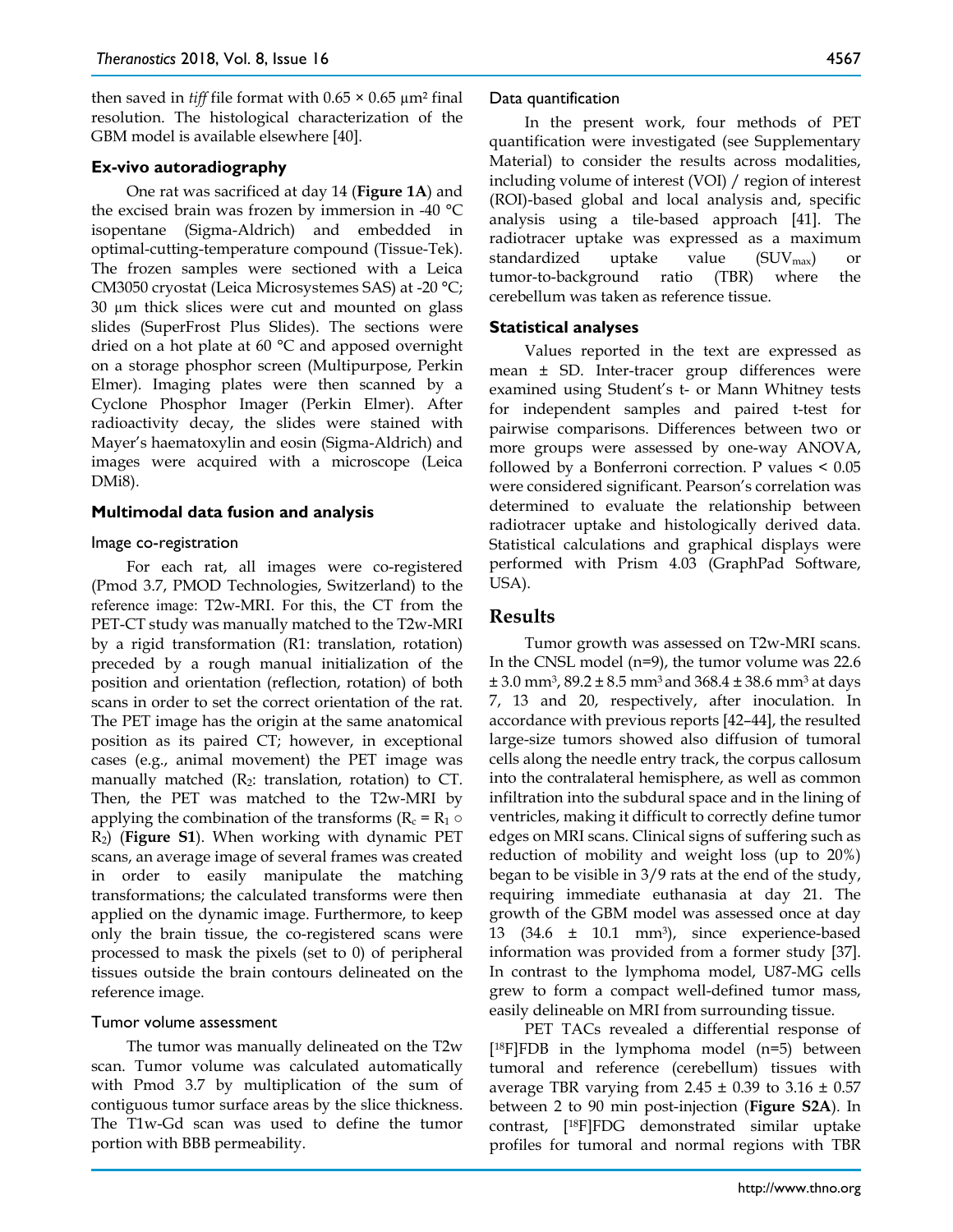varying from  $0.84 \pm 0.17$  to  $1.06 \pm 0.48$  over the same period (**Figure S2B**). In the GBM model (n=4), the average TBRs were from  $2.14 \pm 0.39$  to  $1.10 \pm 0.25$  for [ $^{18}$ F]FDB and from 0.95  $\pm$  0.10 to 1.65  $\pm$  0.50 for [18F]FDG (**Figure S2**). Therefore, inter-model comparisons performed for a fixed period of acquisition time (40-60 min) showed significantly divergent responses ( $p \leq 0.01$ ) of [<sup>18</sup>F]FDB between CNSL (TBR  $3.05 \pm 0.80$ , n = 9 rats, total n = 11 scans, where n=3 are early scans (day 14)) and GBM (TBR  $1.07 \pm 0.19$ , n = 4), while [<sup>18</sup>F]FDG demonstrated overlap (p=0.04) between the groups (CNSL 0.99  $\pm$ 0.18, n = 5 and GBM 1.41 ± 0.15, n = 4) (**Figure 2A-B**). The pairwise comparisons performed within the CNSL model (n=5) revealed that, considering the absolute quantification with  $\text{SUV}_{\text{max}}$  [<sup>18</sup>F]FDG (3.36 ± 0.90) has a considerably higher uptake than [18F]FDB  $(1.13 \pm 0.40)$ . However, the TBR was significantly greater ( $p \le 0.01$ ) with [<sup>18</sup>F]FDB (3.25  $\pm$  1.17) when compared to glucose analogue (0.98 ± 0.18) (**Figure 2C**). These results can also be observed qualitatively (**Figure 3**). Note: cerebellum was CD79 negative and taken as reference tissue in the TBR calculation.

To address the issue of radiotracer specificity for CNSL, we determined the relationship between PET activity and quantitative values (CD79 staining density) extracted from corresponding histological images (**Figure S3**). The correlation coefficients obtained with entire-section analysis were significantly greater with [<sup>18</sup>F]FDB (0.37  $\pm$  0.18, n=30) when compared to [<sup>18</sup>F]FDG (0.14  $\pm$  0.18, n = 18) (**Figure 4A, C**) for both unpaired  $(p < 0.001)$  and paired ( $p \le 0.0001$ ,  $n = 17$ ) samples. When considering the analysis in a restricted zone of the same sections including only the dense tumoral area, the correlation coefficients were also in favor of  $[18F]FDB (0.37 \pm 0.16)$ compared to  $[18F]FDG$  (0.13  $\pm$  0.30) with both unpaired ( $p < 0.01$ ) and paired ( $p < 0.001$ ) tests (data not shown). We have also investigated the relationship between the active tumoral area (ATA) defined on [18F]FDB-PET and the tumoral surface stained with CD79, which revealed a statistically significant positive correlation ( $r = 0.57$ ,  $p \le 0.01$ ) (**Figure 4B**). Additionally, the ATA defined on [18F]FDB-PET correlated well with the tumoral area delineated on the corresponding planes of T2w-MRI  $(r = 0.85, p \le 0.0001)$ ; no correlation was observed with the Gd-positive area on T1w-MRI ( $r = 0.14$ ,  $p = 0.5$ ). Finally, the supplemental analysis with regard to [18F]FDB uptake and Gd incorporation into the



**Figure 2. Quantitative PET data of inter- and intra-model analysis.** Radiotracer uptake (average 40-60 min) expressed as tumor-to-background ratio (TBR) for **(A)** [<sup>18</sup>F]FDB (combined results from two examinations: days 14 and 21) and **(B)** [<sup>18</sup>F]FDG. Horizontal lines indicate the median. Mean ± SD of TBR is indicated for each group and per radiotracer. **\*\*** p < 0.01, \* p < 0.05 Ma per radiotracer. \*\* p < 0.01, \* p < 0.05 Mann Whitney test. (C) Comparative inter-tracer analysis in the CNSL model; the paired samples are connected with lines. \* paired t-test. See Method 1 in Supplementary Material for data quantification.



Figure 3. Illustrations of representative PET and MRI scans. From left to right, corresponding planes of [<sup>18</sup>F]FDB-, [<sup>18</sup>F]FDG-PET (acquisition time 40-60 min), T2w- and T1w(Gd)-MRI (subtracted image resulting from post- minus pre-contrast frame) scans for the **(A)** CNSL and **(B)** GBM models.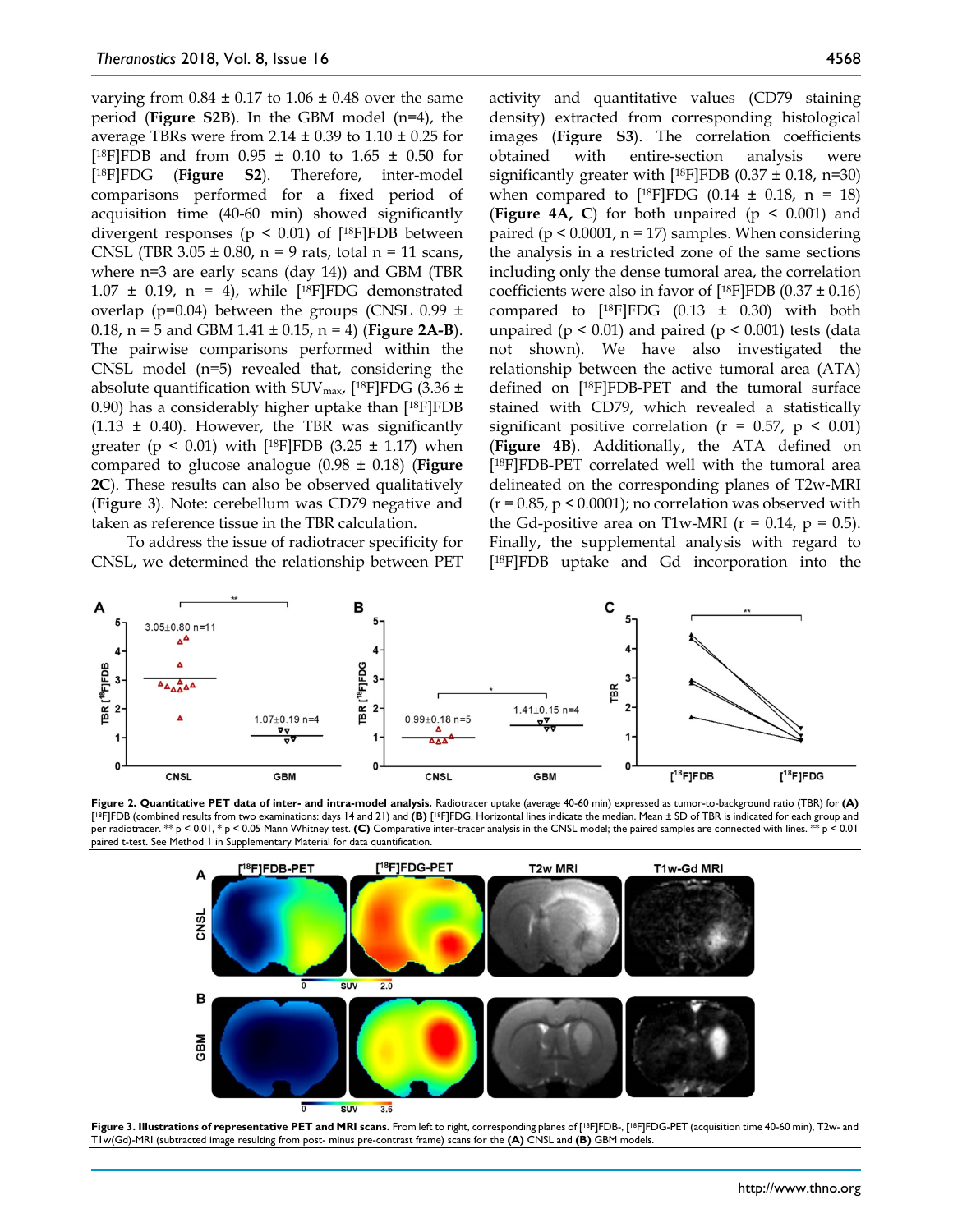

**Figure 4. PET and histological data. (A)** Correlation of static analysis of the PET radiotracer uptake (average 40-60 min) and the density of CD79 staining; \*\*\* p < 0.001 t-test. **(B)** Relationship (Pearson's correlation r) between [18F]FDB-avid surface (active tumor area, ATA), MRI measurements and CD79-stained surface. \*\*\* p < 0.001, \*\* p < 0.01, ns p > 0.05. See Method 2 for (A) and Method 3 for (B) in Supplementary Material for data quantification. **(C)** From left to right, CD79-density image and the corresponding planes of [18F]FDB, [18F]FDG (acquisition time 40-60 min).

CD79-positive zones revealed that [18F]FDB demonstrated differential uptake (p<0.01) as a function of the CD79 density level (central tumor, peripheral tumor and normal tissue, **Figure S4A, D**), whereas the Gd accumulated mainly in the core of the tumor (**Figure S4E**). The inflammatory cell density, evaluated with CD68 staining, was significantly elevated in the tumor core when compared to surrounding tumoral and normal areas, whereas the vascular density, evaluated with RECA staining, was comparable in central and peripheral areas of tumor while being increased compared to normal regions (**Figure S4B-C**).

# **Discussion**

CNSL represents a rare disease with a poor and heterogeneous diagnosis. Neuroimaging plays a key role in brain tumor detection, in particular cranial MRI with gadolinium contrast enhancement and [18F]FDG-PET. Nevertheless, all these techniques are not specific enough and could lead to misinterpretation of findings. The differentiation between CNSL and high-grade glioma (e.g., GBM) with MRI can be sometimes equivocal due to their similar imaging appearances. [18F]FDG-PET, which is considered as a reference radiopharmaceutical in several CNS disorders for staging and therapeutic monitoring, has a major disadvantage of having strong uptake in healthy brain tissue and in some cases does not have the ability to discriminate normal

tissue and tumoral lesion. Moreover, in atypical imaging findings of CNS tumors, neither contrast-enhanced MRI nor [18F]FDG-PET are sufficiently sensitive. In all cases, brain biopsy is required before treatment for confirmation of diagnosis given that each CNS disorder has a specific treatment. However, it may sometimes be clinically impossible to reach the lesion due to its location (e.g., near critical areas of the brain).

In the present study, we hypothesized that [18F]FDB-PET, which was reported to show great potential for extra-cerebral lymphoma imaging [31–35], could ensure an uncritical diagnosis of CNSL according to our former findings: high specificity for lymphoma, marked contrast between tumoral and healthy tissues, lack of physiological uptake in normal cerebral tissue. Here, multimodal comparative analyses were performed to address the specificity of [18F]FDB uptake in a lymphoma model and to demonstrate its superiority (if so) over [18F]FDG in detecting/differentiating brain tumors. MRI and histology were also considered for tumor visualization and characterization.

Nude rats were intracerebrally injected with MC116 human B-cells for the lymphoma model or with U87 human glioma cells for the malignant GBM model. The CNSL model was adapted from a former study where the rats were intraperitoneally injected with cyclophosphamide treatment prior to and two weeks after MC116 cell inoculation to ensure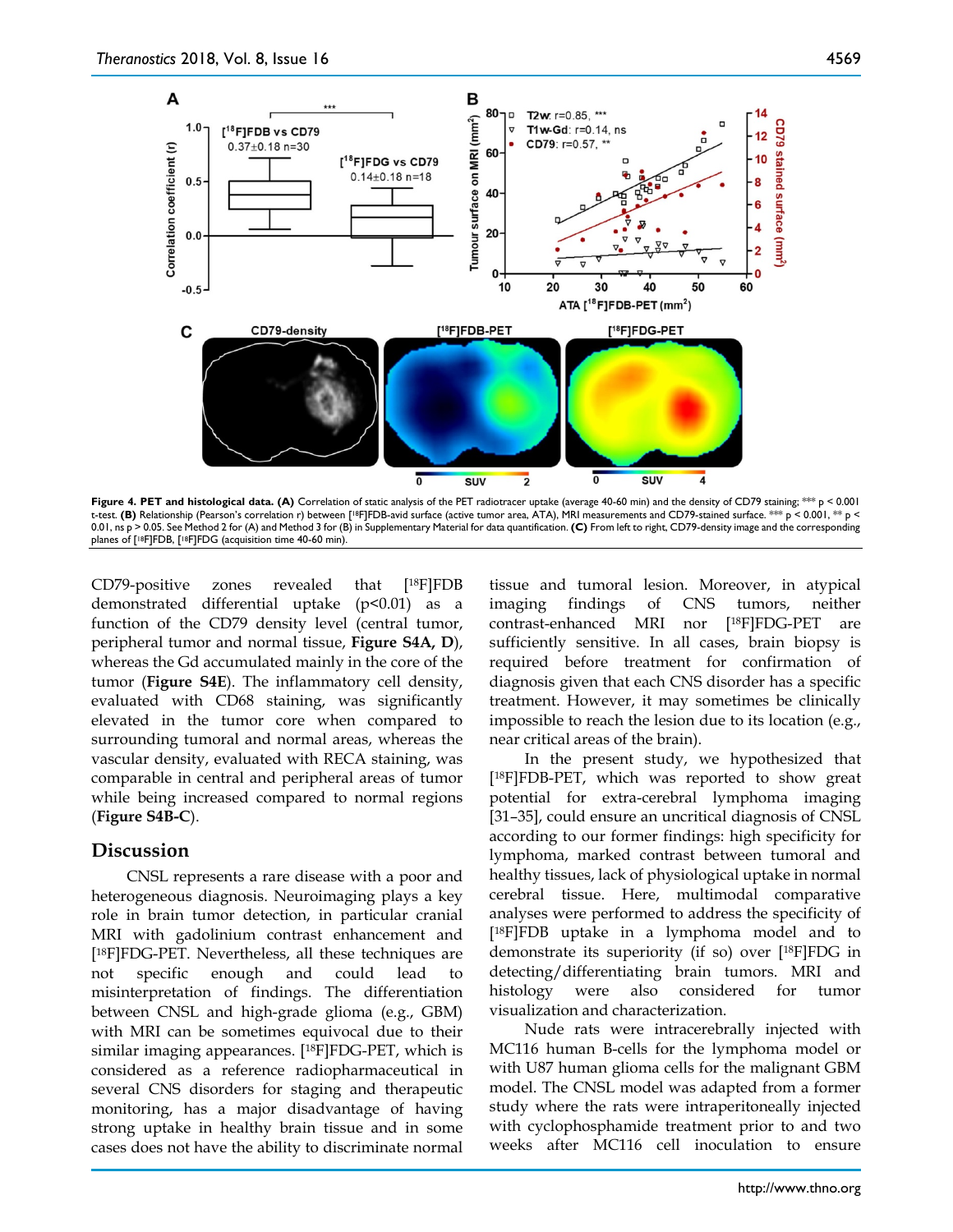reproducible tumor growth throughout the study period [38,43]. This model of CNSL results in tumors of infiltrative phenotype [42–44], which closely imitates disseminated lesions often referred as atypical CNSL in clinical studies. The GBM model, based on local knowledge for reproducible growth, forms compact tumors [37,40].

PET imaging days were determined by considering the tumor growth defined by MRI, mainly based on T1w-Gd tumor volumetric, which is supposed to represent the active part of the tumor with BBB damage. 3/9 rats were scanned with [18F]FDB-PET at day 14 for a feasibility test and revealed small tumors with sufficiently high TBR values. The tumors continued to grow and were imaged one week later where the scanned lesions had diameters larger than about 2-3 times the resolution of the system, considered the smallest volume to obtain full radioactivity recovery [45]. Histological examinations were conducted ex-vivo immediately after the last PET scan and confirmed the infiltrative aspect of the CNSL model, indicating also the presence of cancerous cells in the contralateral side. Therefore, cerebellar tissue (CD79 negative) was set as reference in TBR calculations on PET scans.

The PET and MRI scans were acquired with minimum intervals, set as short as technically possible (**Figure 1**). The resulting multimodal dataset, including PET, MRI and histology, was used for comparative analyses. For this, several approaches to PET quantification were investigated to consider the results across modalities. The most complex was the tile-based method (**Figure S3**), which allows pixel-wise analysis and needs sufficient spatial co-registration and optimal image quality [41]; this approach enabled enumeration of cells of interest on immunohistochemistry images and comparison of the data obtained at the cellular level with macroscopic features extracted from PET.

[18F]FDB TACs (presented as tumor to cerebellum ratio) revealed a divergent response between the CNSL and GBM models—the radiotracer showed marked retention in lymphoma whereas a rapid clearance from GBM—with up to 5-fold increased TBRs for the lymphoma model (**Figure 2A-B**); in contrast, [18F]FDG TBR curves overlapped along 90 min of acquisition. Therefore, the better inter-model differentiation with [18F]FDB-PET was quite evident. Indeed, the mechanism of incorporation of [18F]FDB into CNSL and GBM should well be similar, as both cells are known to express ENT proteins [46,47]. The selective uptake of this radiotracer for CNSL is due to its dCK-related retention mechanism, as the activity of this enzyme is elevated in lymphoid malignancies [23,24]. It is also

worth noting that the lack of [18F]FDB uptake in GBM, whose growth is associated with marked inflammation [40], confirms the results of our former study suggesting that [18F]FDB uptake is not biased by activated macrophages and other inflammatory cells leading generally to false positive PET interpretations, which are often the case with [18F]FDG [34]. Moreover, in two investigated sham-operated rats, [18F]FDB did not show signal in post-surgery/injury tissues, thus emphasizing its specific lymphomarestricted uptake. Finally, it is arguable that the uptake of [18F]FDG in the CNSL model, where the histology revealed elevated expression of CD68 in the tumor core (**Figure S4B**), could well be impacted by the presence of inflammatory cells.

Although the absolute SUV value was considerably higher for [18F]FDG in the CNSL model, the target to background ratio was significantly elevated for [<sup>18</sup>F]FDB ( $p \le 0.01$ ), permitting specific imaging of lymphoma (**Figure 2C** and **Figure 3**). For 2/5 MC116 model rats, [18F]FDG showed focal uptake in the tumor core (which was however not substantially different from that of the brain normal tissue) surrounded by tumoral zones (CD79 positive) with an uptake inferior to physiological tissue (**Figure 3A**). The reduced [18F]FDG uptake is a known issue in oncology [48,49]. This phenomenon has been explained by inactivation in neuronal tissue, including suppression of glucose uptake in gray-matter adjacent to tumor, which may generate false-negative PET results [50,51]. In the rest of the CNSL rats, the [18F]FDG signal was not or hardly detectable with regard to tumor edge definition. Moreover, to delineate the [18F]FDB-avid ATA in CNSL tumors, an isocontouring based on a fixed threshold of 41% of the maximum activity was used, producing satisfactory results of segmentation for all [18F]FDB-PET images, as a result of sufficiently high tumor to background (brain normal tissue) contrast. This automatic segmentation was not applicable for  $[$ <sup>18</sup> $F$  $]$  $F$  $D$  $G$ .

The correlation between PET activity and histological observations, obtained by tile-based analysis, permitted us to establish a considerably stronger relationship ( $p \leq 0.01$ ) between [<sup>18</sup>F]FDB uptake and CD79 expression density, when compared to [18F]FDG (**Figure 4A**); this emphasizes the highly specific uptake of [18F]FDB for lymphoid cells. [18F]FDB-autoradiographic signal showed relatively overlapping features with CD79-stained regions (**Figure 5**). Furthermore, the tumor [18F]FDB-avid area (ATA) well correlated with the CD79-marked surface of malignant cells and the tumor size measurement obtained on T2w-MRI (**Figure 4B**). In contrast, no relationship was observed between the ATA and the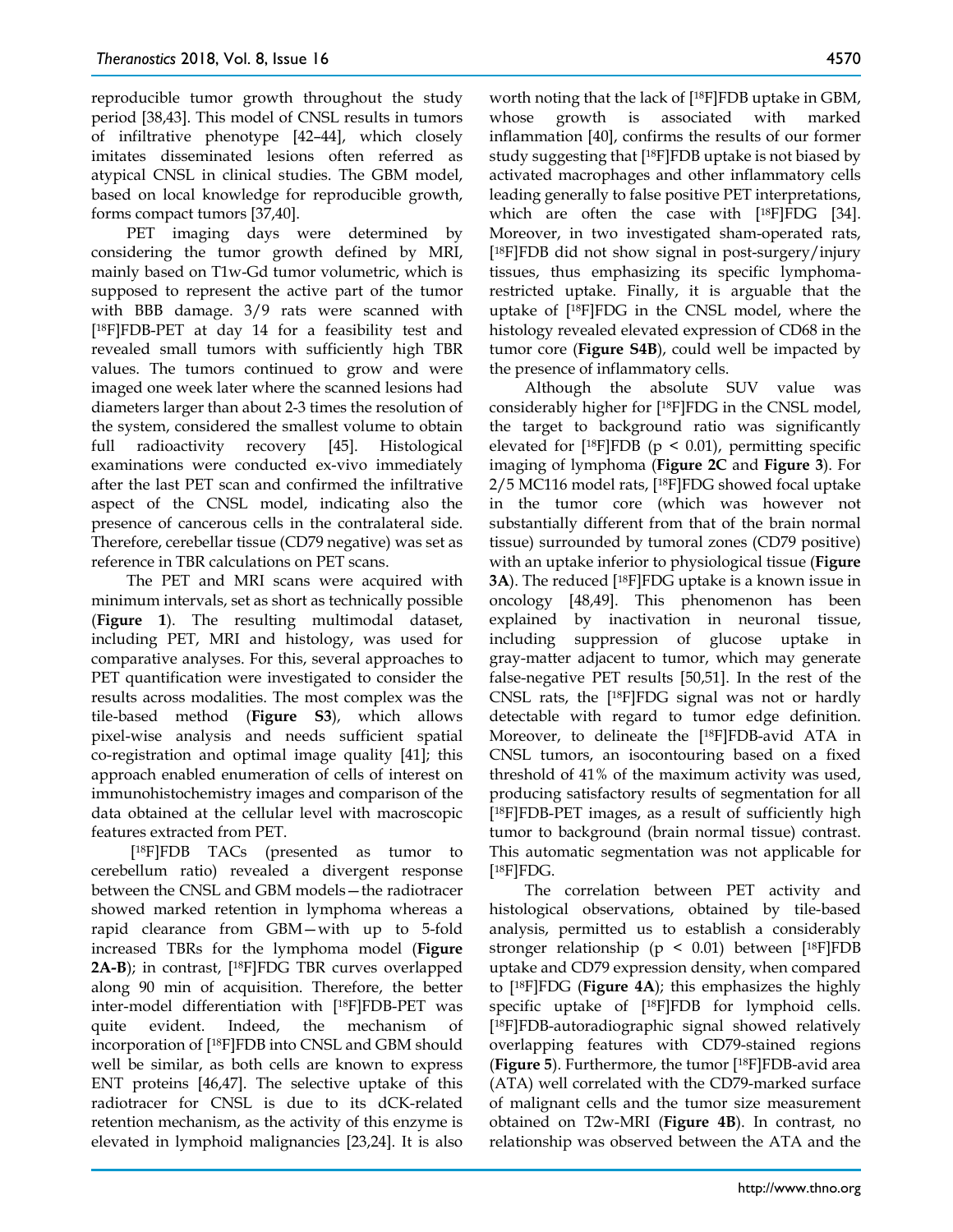

**Figure 5. Representative microscopic (x 100 magnification) and macroscopic illustrations of CNSL. (A) H&E staining and (B)** *ex-vivo* **[<sup>18</sup>F]FDB autoradiography of** the same tumor section and **(C)** CD79b staining of an adjacent section. Red arrow: lymphoid cells; white arrow: necrotic area.

area of gadolinium enhancement on T1w-MRI, the [18F]FDB signal being visible in regions with no gadolinium incorporation. Indeed, contrast-enhanced MRI is considered to underestimate the tumor burden, especially in areas with microscopic tumor infiltration [19,52].

It is worthy to note that malignant brain tumors are mostly diagnosed when the tumors have reached a certain size with breakdown of the BBB; indeed, the early stages are not easily detectable on contrast-enhanced MRI due to lack of contrast agent incorporation. However, it is considered that the BBB permeability is proportional to gadolinium concentration or its efflux rate measured in the tumoral zone. In this study, [18F]FDB uptake showed differential responses within different CD79-density levels, categorized into high (99%), intermediate (27%) and low (1.5%, background normal tissue) groups, whereas the gadolinium concentrated predominantly in the core (high density zone) of the tumor (**Figure S4**). Therefore, an assumption was made that [18F]FDB might be less sensitive to the degree of BBB permeability and could probably detect the tumoral regions with low BBB leakage. However, it should be noted that our observations are from basic analysis and could be criticized for their elementary approach. The potential relationship between [18F]FDB uptake and BBB permeability should be further explored to confirm the hypothesis formulated above.

# **Conclusion**

The potential of [18F]FDB-PET to distinguish CNSL from GBM is quite evident and will be further investigated. Moreover, these encouraging findings allow us to introduce [18F]FDB-PET as a possible approach for accurate imaging of CNSL and thus avoid delayed diagnosis and treatment. Nevertheless, more investigations are required to extend this conclusion to humans. The clinical use of [18F]FDB could therefore be focused on issues such as detection

and differentiation of disease, as well as target volume delineation in radiation therapy. Finally, its ability to differentiate responder and non-responder CNSL patients to a nucleoside analogue chemotherapy and its utility in evaluating response to therapy are worth being investigated in future studies.

# **Abbreviations**

ATA: active tumor area; ATCC: american type culture collection; BSA: bovine serum albumin; CNSL: central nervous system lymphoma; [18F]CFA: [<sup>18</sup>F]clofarabine; CT: computed tomography; dCK: deoxycytidine kinase; [18F]FAC: 2'-deoxy-2'- [18F]fluoro-β-D-arabinofuranosylcytosine; DLBCL: diffuse large B-cell lymphoma; ENT: equilibrative nucleoside transporters; FLASH: fast low angle shot; [18F]FDB: [18F]fludarabine; [18F]FDG: [18F]fluorodeoxyglucose; Gd: gadolinium; GBM: glioblastoma; MRI: magnetic resonance imaging; PBS: phosphate-buffered saline; PET: positron emission tomography; RARE: rapid acquisition with refocused echoes; SUV: standardized uptake value; TAC: time-activity curve; TBR: tumor-to-background ratio.

# **Supplementary Material**

Supplementary methods and figures. http://www.thno.org/v08p4563s1.pdf

# **Acknowledgments**

The authors gratefully acknowledge Martine Dhilly for valuable contribution to this study, Brigitte Sola for MC116 cell culture and Olivier Tirel for providing fluorine-18.

## **Source of funding**

This study was supported by a grant from Commissariat à l'Energie Atomique et aux Energies Alternatives (CEA), the French National Agency for Research (ANR-11 LABEX-0018-01) and the Region Basse-Normandie.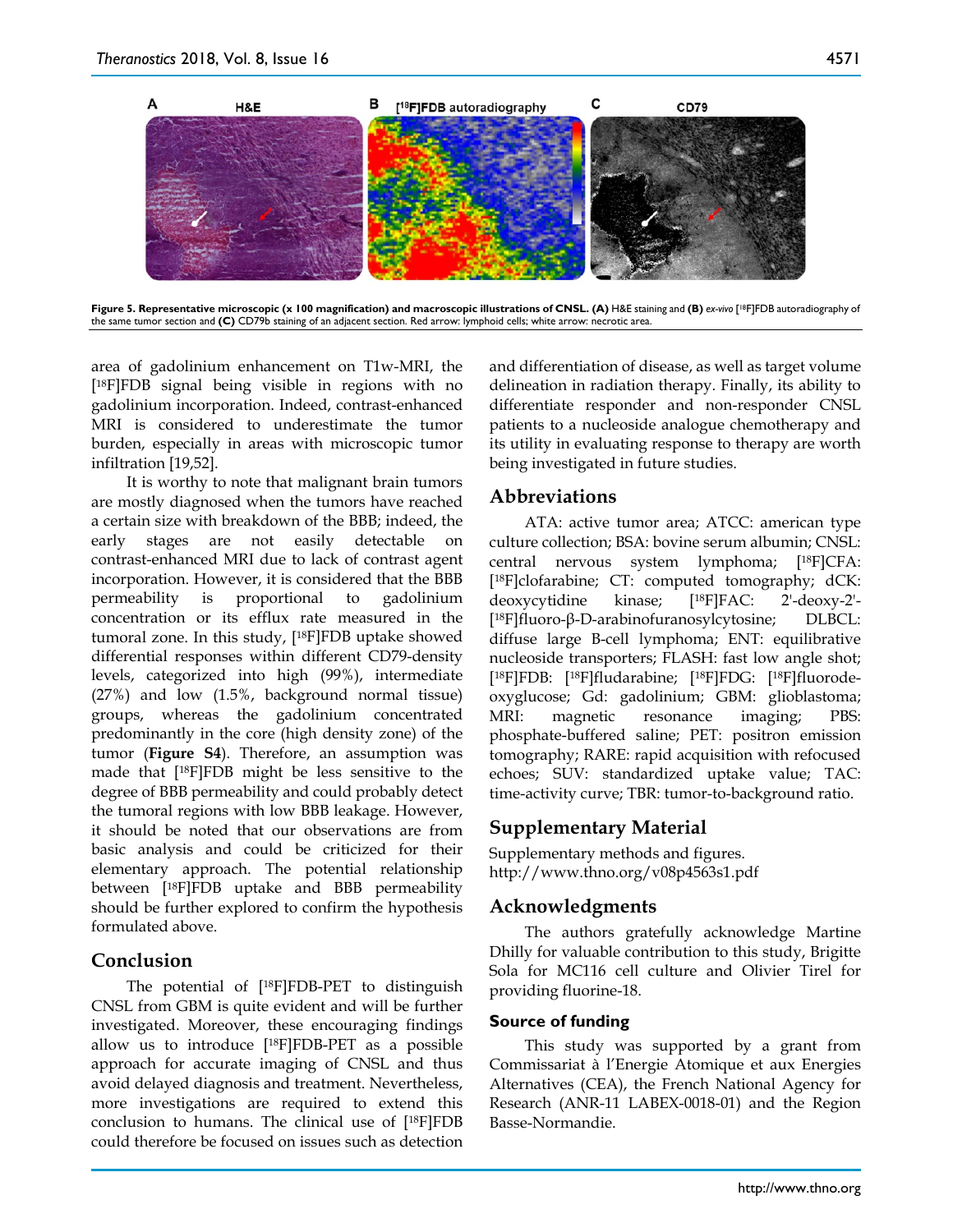## **Competing Interests**

The authors have declared that no competing interest exists.

#### **References**

- 1. Rubenstein J, Ferreri AJM, Pittaluga S. Primary lymphoma of the central nervous system: epidemiology, pathology and current approaches to diagnosis, prognosis and treatment. Leuk Lymphoma. 2008; 49 (Suppl 1): S43‑51.
- 2. Hoang-Xuan K, Bessell E, Bromberg J, Hottinger AF, Preusser M, Rudà R, et al. Diagnosis and treatment of primary CNS lymphoma in immunocompetent patients: guidelines from the european association for neuro-oncology. Lancet Oncol. 2015; 16: e322-32.
- 3. Baraniskin A, Deckert M, Schulte-Altedorneburg G, Schlegel U, Schroers R. Current strategies in the diagnosis of diffuse large B-cell lymphoma of the central nervous system. Br J Haematol. 2012; 156: 421‑32.
- 4. Haldorsen IS, Krakenes J, Krossnes BK, Mella O, Espeland A. CT and MR imaging features of primary central nervous system lymphoma in norway, 1989-2003. Am J Neuroradiol. 2009; 30: 744‑51.
- 5. Ma JH, Kim HS, Rim N-J, Kim S-H, Cho K-G. Differentiation among glioblastoma multiforme, solitary metastatic tumor, and lymphoma using whole-tumor histogram analysis of the normalized cerebral blood volume in enhancing and perienhancing lesions. Am J Neuroradiol. 2010; 31: 1699-706.
- 6. Zou Y, Tong J, Leng H, Jiang J, Pan M, Chen Z. Diagnostic value of using 18F-FDG PET and PET/CT in immunocompetent patients with primary central nervous system lymphoma: a systematic review and meta-analysis. Oncotarget. 2017; 8: 41518-28.
- 7. Partovi S, Karimi S, Lyo JK, Esmaeili A, Tan J, Deangelis LM. Multimodality imaging of primary CNS lymphoma in immunocompetent patients. Br J Radiol. 2014; 87: 20130684.
- Küker W, Nägele T, Korfel A, Heckl S, Thiel E, Bamberg M, et al. Primary central nervous system lymphomas (PCNSL): MRI features at presentation in 100 patients. J Neurooncol. 2005; 72: 169‑77.
- Barrington S, Blower P, Cook G. New horizons in multimodality molecular imaging and novel radiotracers. Clin Med. 2017; 17: 444‑8.
- 10. Hustinx R, Fosse P. PET in brain tumors. PET Clin. 2010; 5: 185-97.<br>11. Yamashita K. Yoshiura T. Hiwatashi A. Togao O. Yoshimoto K. Si
- 11. Yamashita K, Yoshiura T, Hiwatashi A, Togao O, Yoshimoto K, Suzuki SO, et al. Differentiating primary CNS lymphoma from glioblastoma multiforme: assessment using arterial spin labeling, diffusion-weighted imaging, and 18F-fluorodeoxyglucose positron emission tomography. Neuroradiology. 2013; 55: 135‑43.
- 12. Yamashita K, Hiwatashi A, Togao O, Kikuchi K, Kitamura Y, Mizoguchi M, et al. Diagnostic utility of intravoxel incoherent motion mr imaging in differentiating primary central nervous system lymphoma from glioblastoma multiforme: intravoxel incoherent motion MRI. J Magn Reson Imaging. 2016; 44: 1256‑61.
- 13. Long NM, Smith CS. Causes and imaging features of false positives and false negatives on 18F-PET/CT in oncologic imaging. Insights imaging. 2011; 2: 679‑98.
- 14. Adams HJA, Kwee TC. Fact sheet about interim and end-of-treatment 18F-FDG PET/CT in lymphoma. J Nucl Med. 2017; 58: 1178‑9.
- 15. Kawai N, Miyake K, Okada M, Yamamoto Y, Nishiyama Y, Tamiya T. Usefulness and limitation of FDG-PET in the diagnosis of primary central nervous system lymphoma. No Shinkei Geka. 2013; 41: 117‑26.
- 16. Okada Y, Nihashi T, Fujii M, Kato K, Okochi Y, Ando Y, et al. Differentiation of newly diagnosed glioblastoma multiforme and intracranial diffuse large B-cell lymphoma using 11C-methionine and 18F-FDG PET. Clin Nucl Med. 2012; 37: 843-9.
- 17. Kawase Y, Yamamoto Y, Kameyama R, Kawai N, Kudomi N, Nishiyama Y. Comparison of 11C-methionine PET and 18F-FDG PET in patients with primary central nervous system lymphoma. Mol Imaging Biol. 2011; 13: 1284‑9.
- 18. Kawai N, Okubo S, Miyake K, Maeda Y, Yamamoto Y, Nishiyama Y, et al. Use of PET in the diagnosis of primary CNS lymphoma in patients with atypical MR findings. Ann Nucl Med. 2010; 24: 335‑43.
- 19. Haldorsen IS, Espeland A, Larsson E-M. Central nervous system lymphoma: characteristic findings on traditional and advanced imaging. Am J Neuroradiol. 2011; 32: 984‑92.
- Dunet V, Pomoni A, Hottinger A, Nicod-Lalonde M, Prior JO. Performance of 18F-FET versus 18F-FDG-PET for the diagnosis and grading of brain tumors: systematic review and meta-analysis. Neuro-Oncol. 2016; 18: 426-34.
- 21. Collet S, Valable S, Constans JM, Lechapt-Zalcman E, Roussel S, Delcroix N, et al. [(18)F]-fluoro-L-thymidine PET and advanced MRI for preoperative grading of gliomas. NeuroImage Clin. 2015; 8: 448‑54.
- 22. Filss CP, Cicone F, Shah NJ, Galldiks N, Langen K-J. Amino acid PET and MR perfusion imaging in brain tumours. Clin Transl Imaging. 2017; 5: 209‑23.
- 23. Gandhi V, Plunkett W. Cellular and clinical pharmacology of fludarabine. Clin Pharmacokinet. 2002; 41: 93‑103.
- 24. Fidias P, Chabner BA, Grossbard ML. Purine analogs for the treatment of low-grade lymphoproliferative disorders. The Oncologist. 1996; 1: 125‑39.
- 25. Shu CJ, Campbell DO, Lee JT, Tran AQ, Wengrod JC, Witte ON, et al. Novel PET probes specific for deoxycytidine kinase. J Nucl Med. 2010; 51: 1092-8.
- 26. Eriksson S, Arnér E, Spasokoukotskaja T, Wang L, Karlsson A, Brosjö O, et al. Properties and levels of deoxynucleoside kinases in normal and tumor cells; implications for chemotherapy. Adv Enzyme Regul. 1994; 34: 13‑25.
- 27. Nair-Gill E, Wiltzius SM, Wei XX, Cheng D, Riedinger M, Radu CG, et al. PET probes for distinct metabolic pathways have different cell specificities during immune responses in mice. J Clin Invest. 2010; 120: 2005‑15.
- 28. Antonios JP, Soto H, Everson RG, Moughon DL, Wang AC, Orpilla J, et al. Detection of immune responses after immunotherapy in glioblastoma using PET and MRI. Proc Natl Acad Sci. 2017; 114: 10220-5.
- 29. Lenz G, Hiddemann W, Dreyling M. The role of fludarabine in the treatment of follicular and mantle cell lymphoma. Cancer. 2004; 101: 883‑93.
- 30. Guillouet S, Patin D, Tirel O, Delamare J, Gourand F, Deloye JB, et al. Fully automated radiosynthesis of 2-[18F]fludarabine for PET imaging of low-grade lymphoma. Mol Imaging Biol. 2014; 16: 28‑35.
- 31. Dhilly M, Guillouet S, Patin D, Fillesoye F, Abbas A, Gourand F, et al. 2-[18F]fludarabine, a novel positron emission tomography (PET) tracer for imaging lymphoma: a micro-PET study in murine models. Mol Imaging Biol. 2014; 16: 118‑26.
- 32. Hovhannisyan N, Guillouet S, Fillesoye F, Dhilly M, Patin D, Galateau F, et al. Evaluation of the specificity of [18F]fludarabine PET/CT in a xenograft model of follicular lymphoma: comparison with [18F]FDG and impact of rituximab therapy. EJNMMI Res. 2015; 5: 23.
- 33. Hovhannisyan N, Dhilly M, Fidalgo M, Fillesoye F, Guillouet S, Sola B, et al. [18F]Fludarabine-PET in a murine model of multiple myeloma. PloS One. 2017; 12: e0177125.
- 34. Hovhannisyan N, Dhilly M, Guillouet S, Leporrier M, Barré L. Comparative analysis between [18F]fludarabine-PET and [18F]FDG-PET in a murine model of inflammation. Mol Pharm. 2016; 13: 2136‑9.
- 35. Chantepie S, Hovhannisyan N, Guillouet S, Pelage J-P, Ibazizene M, Bodet-Milin C, et al. 18 F-Fludarabine-PET for lymphoma imaging: first-in-man study in DLBCL and CLL patients. J Nucl Med 2018; [Epub ahead of print].
- 36. Kilkenny C, Browne W, Cuthill IC, Emerson M, Altman DG. Animal research: reporting in vivo experiments: the ARRIVE guidelines. Br J Pharmacol. 2010; 160: 1577‑9.
- 37. Corroyer-Dulmont A, Pérès EA, Petit E, Guillamo J-S, Varoqueaux N, Roussel S, et al. Detection of glioblastoma response to temozolomide combined with bevacizumab based on  $\mu$ MRI and  $\mu$ PET imaging reveals bevacizumab based on µMRI and µPET imaging reveals [18F]-fluoro-l-thymidine as an early and robust predictive marker for treatment efficacy. Neuro-Oncol. 2013; 15: 41‑56.
- 38. Wu YJ, Muldoon LL, Dickey DT, Lewin SJ, Varallyay CG, Neuwelt EA. Cyclophosphamide enhances human tumor growth in nude rat xenografted tumor Models. Neoplasia N Y N. 2009; 11: 187‑95.
- 39. Lasnon C, Dugue AE, Briand M, Blanc-Fournier C, Dutoit S, Louis M, et al. NEMA NU 4-optimized reconstructions for therapy assessment in cancer research with the Inveon small animal PET/CT System. Mol Imaging Biol. 2015; 17: 403‑12.
- 40. Leblond MM, Gérault AN, Corroyer-Dulmont A, MacKenzie ET, Petit E, Bernaudin M, et al. Hypoxia induces macrophage polarization and re-education toward an M2 phenotype in U87 and U251 glioblastoma models. OncoImmunology. 2016; 5: e1056442.
- 41. Plancoulaine B, Laurinaviciene A, Herlin P, Besusparis J, Meskauskas R, Baltrusaityte I, et al. A methodology for comprehensive breast cancer Ki67 labeling index with intra-tumor heterogeneity appraisal based on hexagonal tiling of digital image analysis data. Virchows Arch. 2015; 467: 711‑22.
- 42. Soussain C, Muldoon LL, Varallyay C, Jahnke K, DePaula L, Neuwelt EA. Characterization and magnetic resonance imaging of a rat model of human B-cell central nervous system lymphoma. Clin Cancer Res. 2007; 13: 2504‑11.
- 43. Muldoon LL, Lewin SJ, Dosa E, Kraemer DF, Pagel MA, Doolittle ND, et al. Imaging and therapy with rituximab anti-CD20 immunotherapy in an animal model of central nervous system lymphoma. Clin Cancer Res. 2011; 17: 2207‑15.
- 44. Jahnke K, Muldoon LL, Varallyay CG, Lewin SJ, Brown RD, Kraemer DF, et al. Efficacy and MRI of rituximab and methotrexate treatment in a nude rat model of CNS lymphoma. Neuro-Oncol. 2009; 11: 503-13.
- 45. Soret M, Bacharach SL, Buvat I. Partial-volume effect in PET tumor imaging. J Nucl Med. 2007; 48: 932‑45.
- 46. Pastor-Anglada M, Pérez-Torras S. Nucleoside transporter proteins as biomarkers of drug responsiveness and drug targets. Front Pharmacol. 2015; 6: 13.
- 47. Sinclair CJ, LaRivière CG, Young JD, Cass CE, Baldwin SA, Parkinson FE. Purine uptake and release in rat C6 glioma cells: nucleoside transport and purine metabolism under ATP-depleting conditions. J Neurochem. 2000; 75: 1528-38.
- 48. Derlon JM, Chapon F, Noel MH, Khouri S, Benali K, Petit-Taboue MC, et al. Non-invasive grading of oligodendrogliomas: correlations between in vivo metabolic pattern and histopathology. Eur J Nucl Med. 2000; 27: 778-87.
- 49. Adams HJA, Kwee TC. The need for prudence when using 18 F-FDG PET as a reference standard for lymphoma detection. J Nucl Med. 2017; 58: 1354‑5.
- 50. Viel T, Talasila KM, Monfared P, Wang J, Jikeli JF, Waerzeggers Y, et al. Analysis of the growth dynamics of angiogenesis-dependent and -independent experimental glioblastomas by multimodal small-animal PET and MRI. J Nucl Med. 2012; 53: 1135‑45.